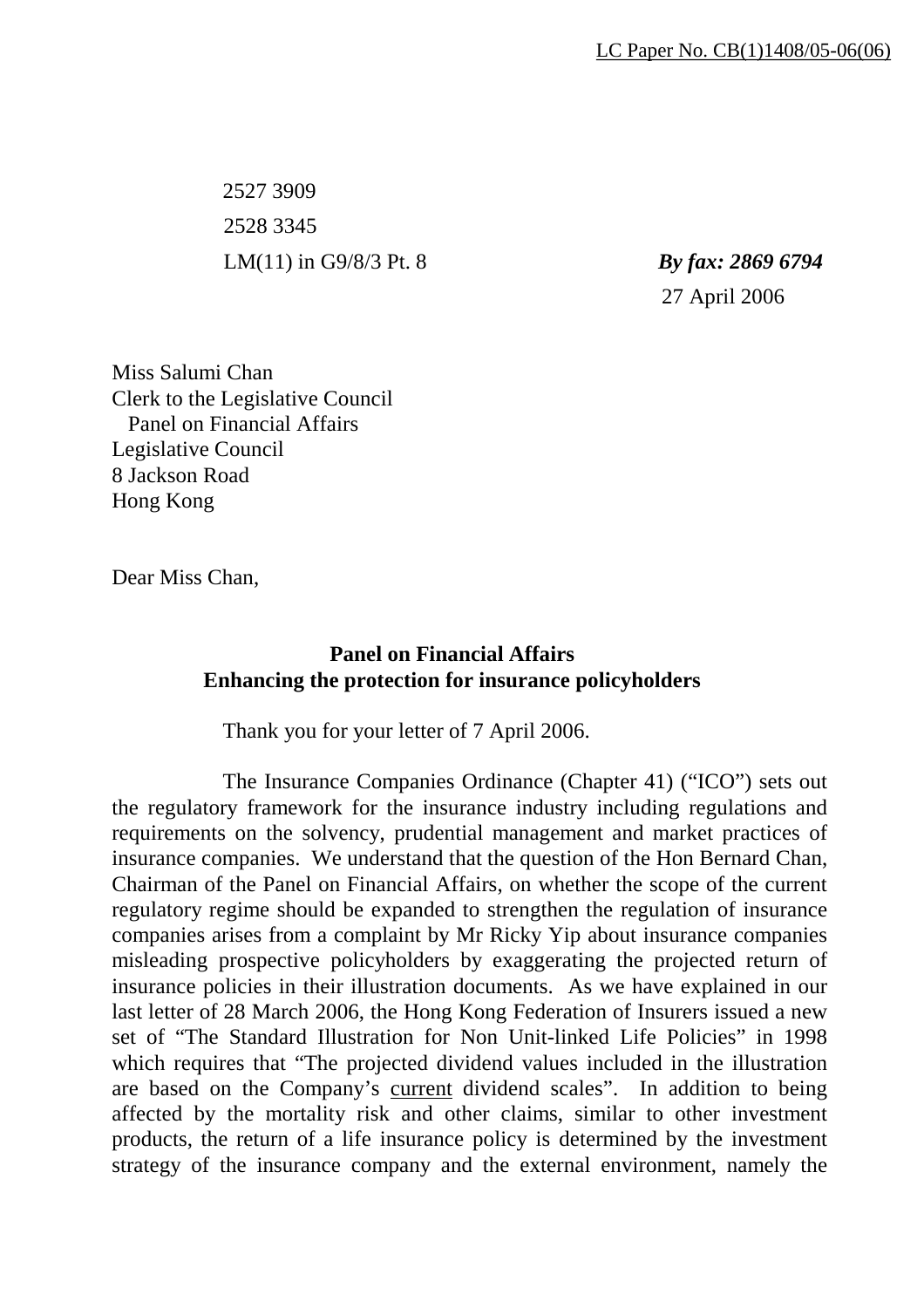overall performance of the investment markets. From a prudent regulatory point of view, we believe that given the many variables and uncertain factors affecting its investment performance it is neither feasible nor realistic to require insurance companies to accurately predict the rate of return of an insurance policy. Instead, we believe that by requiring insurance companies to use the current (that is, actual) rate of return in their sale brochure and illustration document, it would help to provide prospective policyholders with more reliable information to make an informed judgement on the potential return of a policy. Nevertheless, we will continue to keep in view market development and work with the Consumer Council to see what improvements, particularly in respect of transparency and disclosure, are necessary to further enhance protection of policyholders.

 Regarding the question on whether the current regulatory regime should be expanded to cover the approved bodies of insurance brokers, it is necessary to point out that although they are "self-regulatory" bodies, the law provides that the Insurance Authority ("IA") in approving a body of insurance brokers has to satisfy himself that, among other things, the body is managed and supervised by persons who are fit and proper and has an appropriate system of disciplinary procedures in place to deal with breaches of proper conduct by members of the body. The IA has also to be satisfied that the approved body has adequate provisions in its regulation to ensure the compliance of its members with the minimum requirements specified by the IA in respect of qualification and experience, capital and net assets, professional indemnity insurance, keeping of separate client accounts and keeping of proper books and accounts. To safeguard the interests of policyholders, the IA maintains close liaison with the two approved bodies of insurance brokers, namely the Hong Kong Confederation of Insurance Brokers and Professional Insurance Brokers Association, and regularly monitor their supervision of their members to ensure they discharge their functions and responsibility effectively and uphold the professional conduct and standard of their members.

 Arising from the suspected misconduct and fraud involving two insurance agents mentioned in your letter, the IA is also concerned about some insurance agents adopting names which may cause confusion to the public that they are insurance companies when in fact they are not. The IA has asked the Insurance Agents Registration Board ("IARB") which is responsible for the registration and supervision of insurance agents to review the names of all registered insurance agents and to remove any such confusion as soon as possible. The IARB has also been asked to put in place a mechanism to ensure the names registered by insurance agents would not give any suggestion or cause any confusion to the public that they are insurance companies.